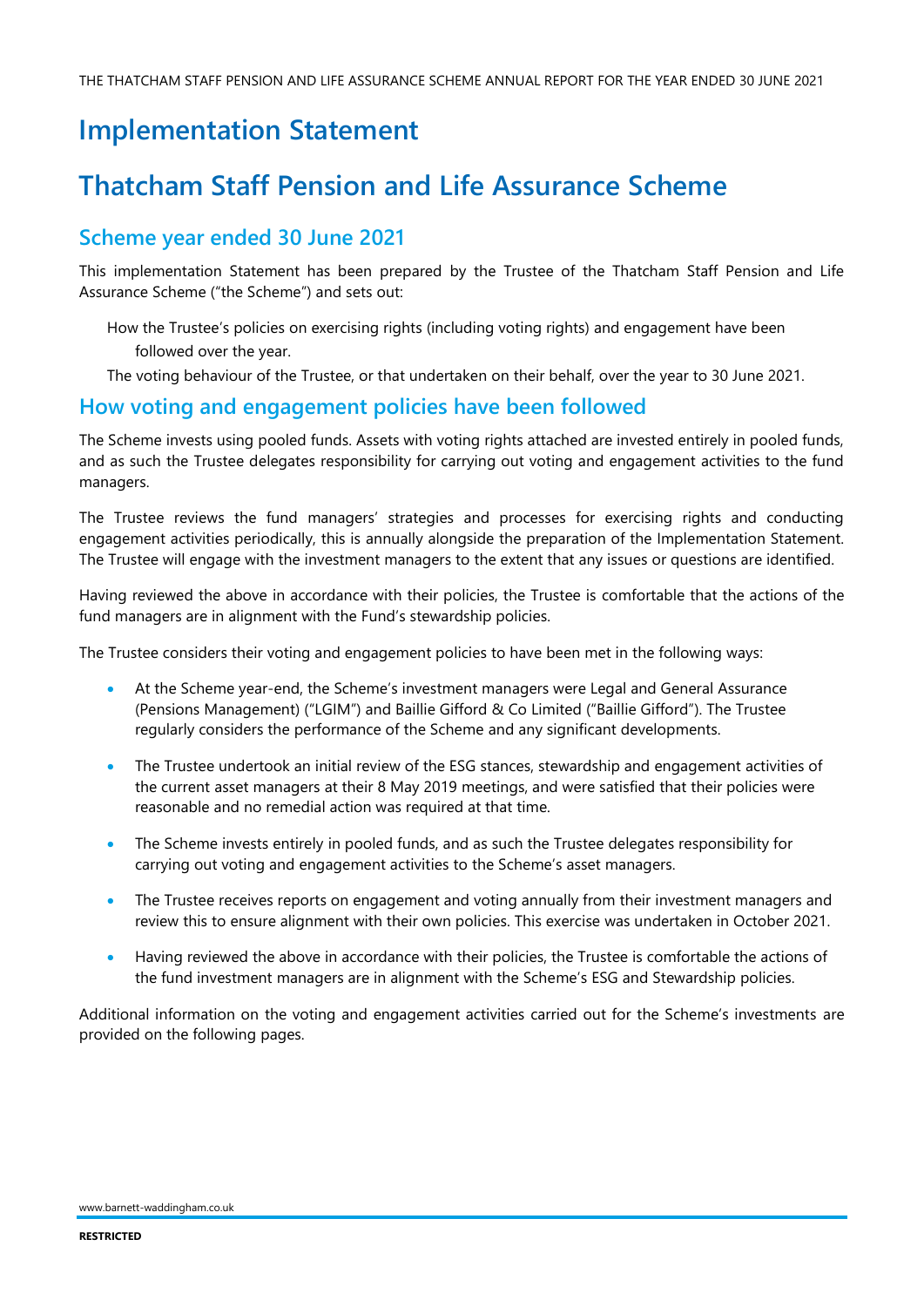## **Implementation Statement (Cont)**

### **Voting Data**

The table below sets out the voting data collated for the Scheme for the year to 30 June 2021.

| <b>Manager</b>                                                                                                                             | LGIM**                                                                                                                      | <b>Baillie Gifford</b>                     |  |
|--------------------------------------------------------------------------------------------------------------------------------------------|-----------------------------------------------------------------------------------------------------------------------------|--------------------------------------------|--|
| Fund name(s)                                                                                                                               | Diversified Fund                                                                                                            | Baillie Gifford Multi-Asset Growth<br>Fund |  |
| <b>Structure</b>                                                                                                                           | Pooled                                                                                                                      | Pooled                                     |  |
| Ability to influence voting behaviour of<br>manager                                                                                        | The pooled fund structure means that there is limited scope for the<br>Trustee to influence the manager's voting behaviour. |                                            |  |
| Number of resolutions the manager was<br>eligible to vote on over the year                                                                 | 90.870                                                                                                                      | 1,296                                      |  |
| What % of resolutions did you vote on for<br>which you are eligible?                                                                       | 98.7%                                                                                                                       | 98.2%                                      |  |
| What % of resolutions, for which you were<br>eligible to vote, did you abstain from?                                                       | 0.7%                                                                                                                        | 1.0%                                       |  |
| Of the resolutions, on which you voted, what<br>% did you vote with management?                                                            | 80.5%                                                                                                                       | 94.3%                                      |  |
| Of the resolutions, on which you voted, what<br>% did you vote against management?                                                         | 18.8%                                                                                                                       | 4.7%                                       |  |
| What % of resolutions, on which you did<br>vote, did you vote contrary to the<br>recommendation of your proxy advisor? (if<br>applicable)* | 11.6%                                                                                                                       | n/a                                        |  |

*\*as a percentage of possible votes*

*\*\*LGIM engage with companies at a firmwide level as they are predominantly a passive manager. All voting data is therefore provided at a firmwide level. Source: LGIM and Baillie Gifford.*

LGIM employ the use of Institutional Shareholder Services (ISS) as a proxy voting service.

Baillie Gifford employ the use of ISS and Glass Lewis as proxy voting services.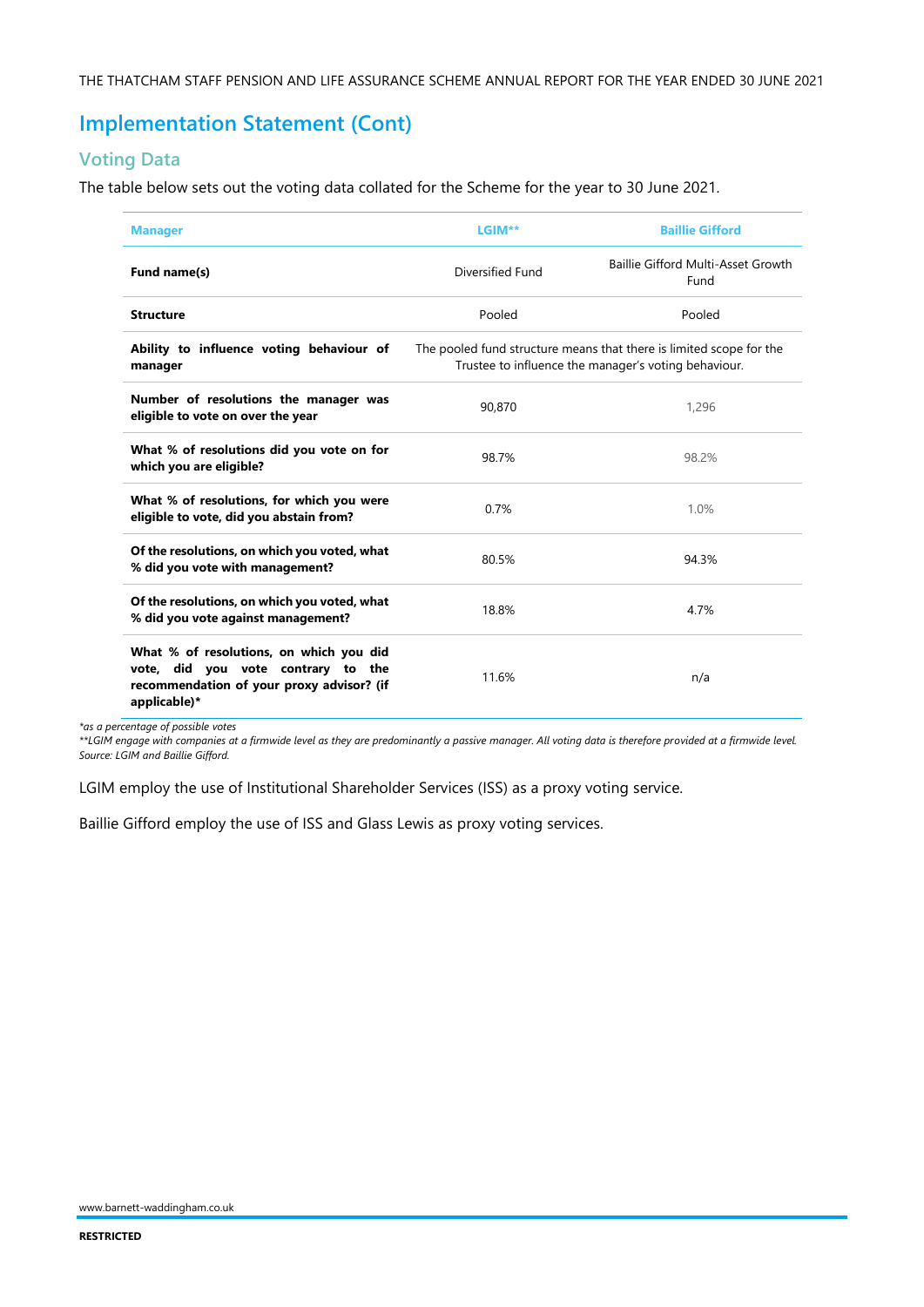## **Implementation Statement (Cont)**

### **Significant votes**

The Trustee has delegated to the investment managers to define what a "significant vote" is. A summary of the key voting action they have provided is set out below.

### **LGIM Diversified Fund**

|                                                                                                                         | Vote 1                                                                                                                                                                                                                                                                                                           | Vote 2                                                                                                                                                                                                                                                                                                           | Vote 3                                                                                                                                                                                                                                                                                                           |                                                                                                                                                                                                                                                                                                                  |
|-------------------------------------------------------------------------------------------------------------------------|------------------------------------------------------------------------------------------------------------------------------------------------------------------------------------------------------------------------------------------------------------------------------------------------------------------|------------------------------------------------------------------------------------------------------------------------------------------------------------------------------------------------------------------------------------------------------------------------------------------------------------------|------------------------------------------------------------------------------------------------------------------------------------------------------------------------------------------------------------------------------------------------------------------------------------------------------------------|------------------------------------------------------------------------------------------------------------------------------------------------------------------------------------------------------------------------------------------------------------------------------------------------------------------|
| <b>Company name</b>                                                                                                     | Intel Corporation                                                                                                                                                                                                                                                                                                | <b>CVS Health Corporation</b>                                                                                                                                                                                                                                                                                    | Fuji Electric Co. Ltd.                                                                                                                                                                                                                                                                                           | Sumitomo Mitsui Financial Group                                                                                                                                                                                                                                                                                  |
| Date of vote                                                                                                            | 13/05/2021                                                                                                                                                                                                                                                                                                       | 13/05/2021                                                                                                                                                                                                                                                                                                       | 25/06/2021                                                                                                                                                                                                                                                                                                       | 29/06/2021                                                                                                                                                                                                                                                                                                       |
| <b>Approximate size of fund's</b><br>holding as at the date of the<br>vote (as % of portfolio)                          | 3.2%                                                                                                                                                                                                                                                                                                             | 1.5%                                                                                                                                                                                                                                                                                                             | 1.2%                                                                                                                                                                                                                                                                                                             | 5.4%                                                                                                                                                                                                                                                                                                             |
| Summary of the resolution(s)                                                                                            | Resolution 5: Report on Global<br>Median Gender/Racial Pay Gap                                                                                                                                                                                                                                                   | Resolution 5: Require<br>Independent Board Chair                                                                                                                                                                                                                                                                 | <b>Resolution 1.1 Elect Director</b><br>Kitazawa, Michihiro                                                                                                                                                                                                                                                      | Resolution 3: Amend Articles to<br>Allow Virtual Only Shareholder<br>Meetings.                                                                                                                                                                                                                                   |
| How the manager voted                                                                                                   | LGIM voted for the resolution<br>(management recommendation:<br>against).                                                                                                                                                                                                                                        | LGIM voted in favour of the<br>shareholder resolution<br>(management recommendation:<br>against).                                                                                                                                                                                                                | LGIM voted against the resolution<br>(management recommendation:<br>for).                                                                                                                                                                                                                                        | Against                                                                                                                                                                                                                                                                                                          |
| If the vote was against<br>management, did the manager<br>communicate their intent to the<br>company ahead of the vote? | LGIM publicly communicates its<br>vote instructions on its website<br>with the rationale for all votes<br>against management. It is their<br>policy not to engage with their<br>investee companies in the three<br>weeks prior to an AGM as their<br>engagement is not limited to<br>shareholder meeting topics. | LGIM publicly communicates its<br>vote instructions on its website<br>with the rationale for all votes<br>against management. It is their<br>policy not to engage with their<br>investee companies in the three<br>weeks prior to an AGM as their<br>engagement is not limited to<br>shareholder meeting topics. | LGIM publicly communicates its<br>vote instructions on its website<br>with the rationale for all votes<br>against management. It is their<br>policy not to engage with their<br>investee companies in the three<br>weeks prior to an AGM as their<br>engagement is not limited to<br>shareholder meeting topics. | LGIM publicly communicates its<br>vote instructions on its website<br>with the rationale for all votes<br>against management. It is their<br>policy not to engage with their<br>investee companies in the three<br>weeks prior to an AGM as their<br>engagement is not limited to<br>shareholder meeting topics. |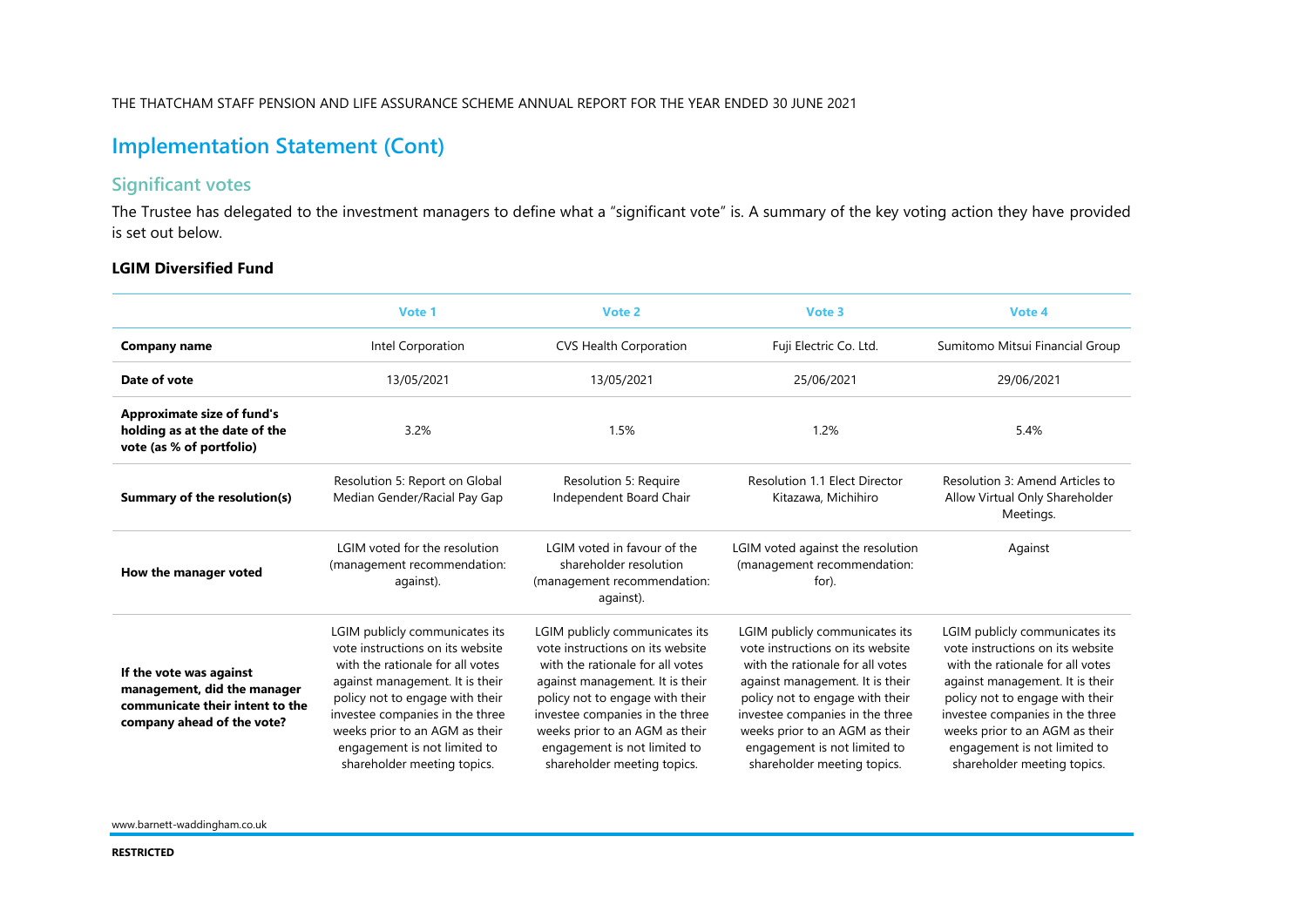#### THE THATCHAM STAFF PENSION AND LIFE ASSURANCE SCHEME ANNUAL REPORT FOR THE YEAR ENDED 30 JUNE 2021

# **Implementation Statement (Cont)**

|                                             | Vote 1                                                                                                                                                                                                                                                                                                                                                                                                                                                                                                                                                                                                                                                                                                                                                                                                                                                                                                                                 | Vote 2                                                                                                                                                                                                                                                                                                                                                                                                                                                                                                                                                                                                                                                                                                                       | Vote 3                                                                                                                                                                                                                                                                                                                                                                                                                                                                                                                                                                                                                                                                                                                                                                                                             | Vote 4                                                                                                                                                                                                                                                                                                                                                                                                                                                                                                                                                                                                                                                                                                                                                                                                                       |
|---------------------------------------------|----------------------------------------------------------------------------------------------------------------------------------------------------------------------------------------------------------------------------------------------------------------------------------------------------------------------------------------------------------------------------------------------------------------------------------------------------------------------------------------------------------------------------------------------------------------------------------------------------------------------------------------------------------------------------------------------------------------------------------------------------------------------------------------------------------------------------------------------------------------------------------------------------------------------------------------|------------------------------------------------------------------------------------------------------------------------------------------------------------------------------------------------------------------------------------------------------------------------------------------------------------------------------------------------------------------------------------------------------------------------------------------------------------------------------------------------------------------------------------------------------------------------------------------------------------------------------------------------------------------------------------------------------------------------------|--------------------------------------------------------------------------------------------------------------------------------------------------------------------------------------------------------------------------------------------------------------------------------------------------------------------------------------------------------------------------------------------------------------------------------------------------------------------------------------------------------------------------------------------------------------------------------------------------------------------------------------------------------------------------------------------------------------------------------------------------------------------------------------------------------------------|------------------------------------------------------------------------------------------------------------------------------------------------------------------------------------------------------------------------------------------------------------------------------------------------------------------------------------------------------------------------------------------------------------------------------------------------------------------------------------------------------------------------------------------------------------------------------------------------------------------------------------------------------------------------------------------------------------------------------------------------------------------------------------------------------------------------------|
| <b>Rationale for the voting</b><br>decision | Transparency: A vote in favour is<br>applied as LGIM expects<br>companies to disclose meaningful<br>information on its gender pay<br>gap and the initiatives it is<br>applying to close any stated gap.<br>LGIM views gender diversity as a<br>financially material issue for their<br>clients, with implications for the<br>assets they manage on their<br>behalf. For 10 years, they have<br>been using their position to<br>engage with companies on this<br>issue. As part of their efforts to<br>influence their investee<br>companies on having greater<br>gender balance, they expect all<br>companies in which they invest<br>globally to have at least one<br>female on their board. They have<br>stronger requirements in the UK,<br>North American, European and<br>Japanese markets, in line with<br>their engagement in these<br>markets. For further details.<br>please refer to the vote policies<br>on LGIM's website. | LGIM has a longstanding policy<br>advocating for the separation of<br>the roles of CEO and board chair.<br>These two roles are substantially<br>different, requiring distinct skills<br>and experiences. Since 2015 they<br>have supported shareholder<br>proposals seeking the<br>appointment of independent<br>board chairs, and since 2020 they<br>have voted against all combined<br>board chair/CEO roles.<br>Furthermore, they have published<br>a quide for boards on the<br>separation of the roles of chair<br>and CEO and they have<br>reinforced their position on<br>leadership structures across their<br>stewardship activities - e.g. via<br>individual corporate<br>engagements and director<br>conferences. | LGIM views gender diversity as a<br>financially material issue for our<br>clients, with implications for the<br>assets we manage on their behalf.<br>For 10 years, they have been<br>using their position to engage<br>with companies on this issue. As<br>part of their efforts to influence<br>our investee companies on<br>having greater gender balance<br>and following a campaign on<br>gender diversity in Japan in 2019,<br>they decided to escalate their<br>voting policy. In 2020, they<br>announced they would be voting<br>against all companies in the<br>large-cap TOPIX 100 index that<br>do not have at least one woman<br>on their board. In 2021, they<br>expanded the scope of their<br>policy to vote against TOPIX Mid<br>400 companies that do not have<br>at least one woman on the board. | A vote against this proposal is<br>warranted because:- Japanese<br>companies are able to hold virtual<br>meetings using temporary<br>regulatory relief (without<br>amending articles) for two years,<br>but the passage of this proposal<br>will authorize the company to<br>hold virtual meetings<br>permanently, without further<br>need to consult shareholders,<br>even after the current health crisis<br>is resolved.- The proposed<br>language in the articles fails to<br>specify situations under which<br>virtual meetings will be held,<br>raising concerns that meaningful<br>exchange between the company<br>and shareholders could be<br>hindered, especially in<br>controversial situations such as<br>when shareholder proposals are<br>submitted, a proxy fight is waged,<br>or a corporate scandal occurs. |
| <b>Outcome of the vote</b>                  | 14.3% of shareholders supported                                                                                                                                                                                                                                                                                                                                                                                                                                                                                                                                                                                                                                                                                                                                                                                                                                                                                                        | 24.7% of shareholders supported                                                                                                                                                                                                                                                                                                                                                                                                                                                                                                                                                                                                                                                                                              | 86.9% of shareholders supported                                                                                                                                                                                                                                                                                                                                                                                                                                                                                                                                                                                                                                                                                                                                                                                    | 81.6% of shareholders supported                                                                                                                                                                                                                                                                                                                                                                                                                                                                                                                                                                                                                                                                                                                                                                                              |
|                                             | the resolution.                                                                                                                                                                                                                                                                                                                                                                                                                                                                                                                                                                                                                                                                                                                                                                                                                                                                                                                        | the resolution.                                                                                                                                                                                                                                                                                                                                                                                                                                                                                                                                                                                                                                                                                                              | the resolution.                                                                                                                                                                                                                                                                                                                                                                                                                                                                                                                                                                                                                                                                                                                                                                                                    | the resolution.                                                                                                                                                                                                                                                                                                                                                                                                                                                                                                                                                                                                                                                                                                                                                                                                              |
| Implications of the outcome                 | LGIM will continue to engage                                                                                                                                                                                                                                                                                                                                                                                                                                                                                                                                                                                                                                                                                                                                                                                                                                                                                                           | LGIM will continue to engage                                                                                                                                                                                                                                                                                                                                                                                                                                                                                                                                                                                                                                                                                                 | LGIM will continue to engage                                                                                                                                                                                                                                                                                                                                                                                                                                                                                                                                                                                                                                                                                                                                                                                       | LGIM will continue to engage on                                                                                                                                                                                                                                                                                                                                                                                                                                                                                                                                                                                                                                                                                                                                                                                              |
|                                             | with their investee companies,                                                                                                                                                                                                                                                                                                                                                                                                                                                                                                                                                                                                                                                                                                                                                                                                                                                                                                         | with their investee companies,                                                                                                                                                                                                                                                                                                                                                                                                                                                                                                                                                                                                                                                                                               | with their investee companies,                                                                                                                                                                                                                                                                                                                                                                                                                                                                                                                                                                                                                                                                                                                                                                                     | this important ESG issue.IM will                                                                                                                                                                                                                                                                                                                                                                                                                                                                                                                                                                                                                                                                                                                                                                                             |
|                                             | publicly advocate their position                                                                                                                                                                                                                                                                                                                                                                                                                                                                                                                                                                                                                                                                                                                                                                                                                                                                                                       | publicly advocate their position                                                                                                                                                                                                                                                                                                                                                                                                                                                                                                                                                                                                                                                                                             | publicly advocate their position                                                                                                                                                                                                                                                                                                                                                                                                                                                                                                                                                                                                                                                                                                                                                                                   | continue to engage with their                                                                                                                                                                                                                                                                                                                                                                                                                                                                                                                                                                                                                                                                                                                                                                                                |
|                                             | on this issue and monitor                                                                                                                                                                                                                                                                                                                                                                                                                                                                                                                                                                                                                                                                                                                                                                                                                                                                                                              | on this issue and monitor                                                                                                                                                                                                                                                                                                                                                                                                                                                                                                                                                                                                                                                                                                    | on this issue and monitor                                                                                                                                                                                                                                                                                                                                                                                                                                                                                                                                                                                                                                                                                                                                                                                          | investee companies, publicly                                                                                                                                                                                                                                                                                                                                                                                                                                                                                                                                                                                                                                                                                                                                                                                                 |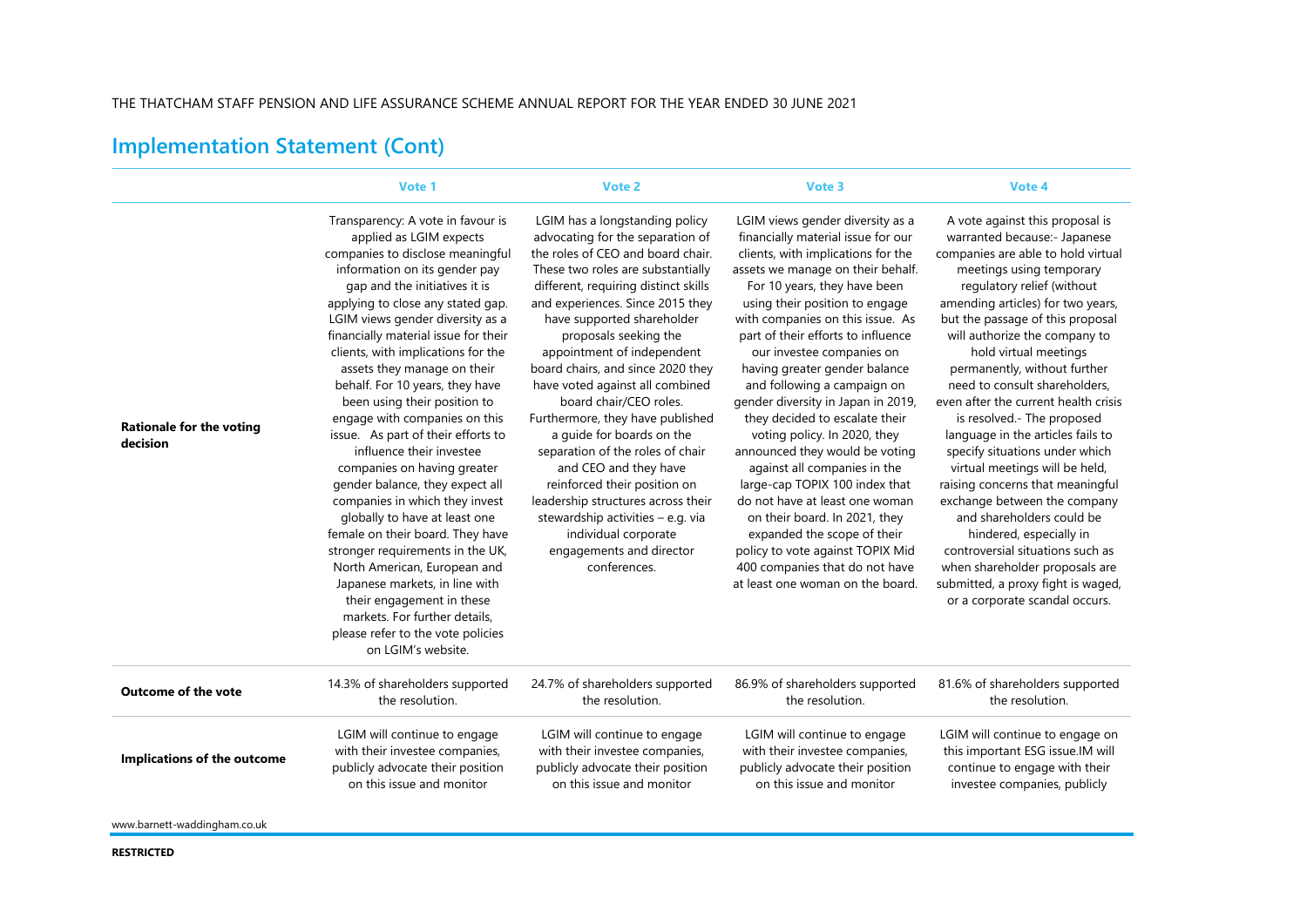## **Implementation Statement (Cont)**

|                                                           | Vote 1                                                                                                                                                   | Vote 2                                                                                                                                                                                                                  | Vote 3                                                                                                                                                   | Vote 4                                                                                                                                                                                              |
|-----------------------------------------------------------|----------------------------------------------------------------------------------------------------------------------------------------------------------|-------------------------------------------------------------------------------------------------------------------------------------------------------------------------------------------------------------------------|----------------------------------------------------------------------------------------------------------------------------------------------------------|-----------------------------------------------------------------------------------------------------------------------------------------------------------------------------------------------------|
|                                                           | company and market-level<br>progress.                                                                                                                    | company and market-level<br>progress.                                                                                                                                                                                   | company and market-level<br>progress.                                                                                                                    | advocate their position on this<br>issue and monitor company and<br>market-level progress.                                                                                                          |
| Criteria on which the vote is<br>considered "significant" | LGIM views gender diversity as a<br>financially material issue for their<br>clients, with implications for the<br>assets they manage on their<br>behalf. | LGIM considers this vote to be<br>significant as it is in application of<br>an escalation of our vote policy<br>on the topic of the combination<br>of the board chair and CEO<br>(escalation of engagement by<br>vote). | LGIM views gender diversity as a<br>financially material issue for their<br>clients, with implications for the<br>assets they manage on their<br>behalf. | This was a high profile vote where<br>the company proposed a change<br>in articles to allow virtual-only<br>AGMs beyond the temporary<br>regulatory relief effective for 2<br>years from June 2021. |

#### **Baillie Gifford Multi Asset Growth Fund**

|                                                                                                | Vote 1                     | Vote 2                     | Vote 3                            | Vote 4                     |
|------------------------------------------------------------------------------------------------|----------------------------|----------------------------|-----------------------------------|----------------------------|
| <b>Company name</b>                                                                            | Rio Tinto PLC              | Vonovia SE                 | <b>Galaxy Entertainment Group</b> | JC Decaux                  |
| Date of vote                                                                                   | 09/04/2021                 | 16/04/2021                 | 13/05/2021                        | 20/05/2021                 |
| <b>Approximate size of fund's</b><br>holding as at the date of the<br>vote (as % of portfolio) | 3.7%                       | 12.2%                      | 3.3%                              | 3.7%                       |
| Summary of the resolution(s)                                                                   | <b>Remuneration Report</b> | Amendment of Share Capital | Incentive Plan                    | Amendment of Share Capital |
| How the manager voted                                                                          | Against                    | Against                    | Against                           | Against                    |
| If the vote was against<br>management, did the manager                                         | No                         | Yes                        | No                                | No                         |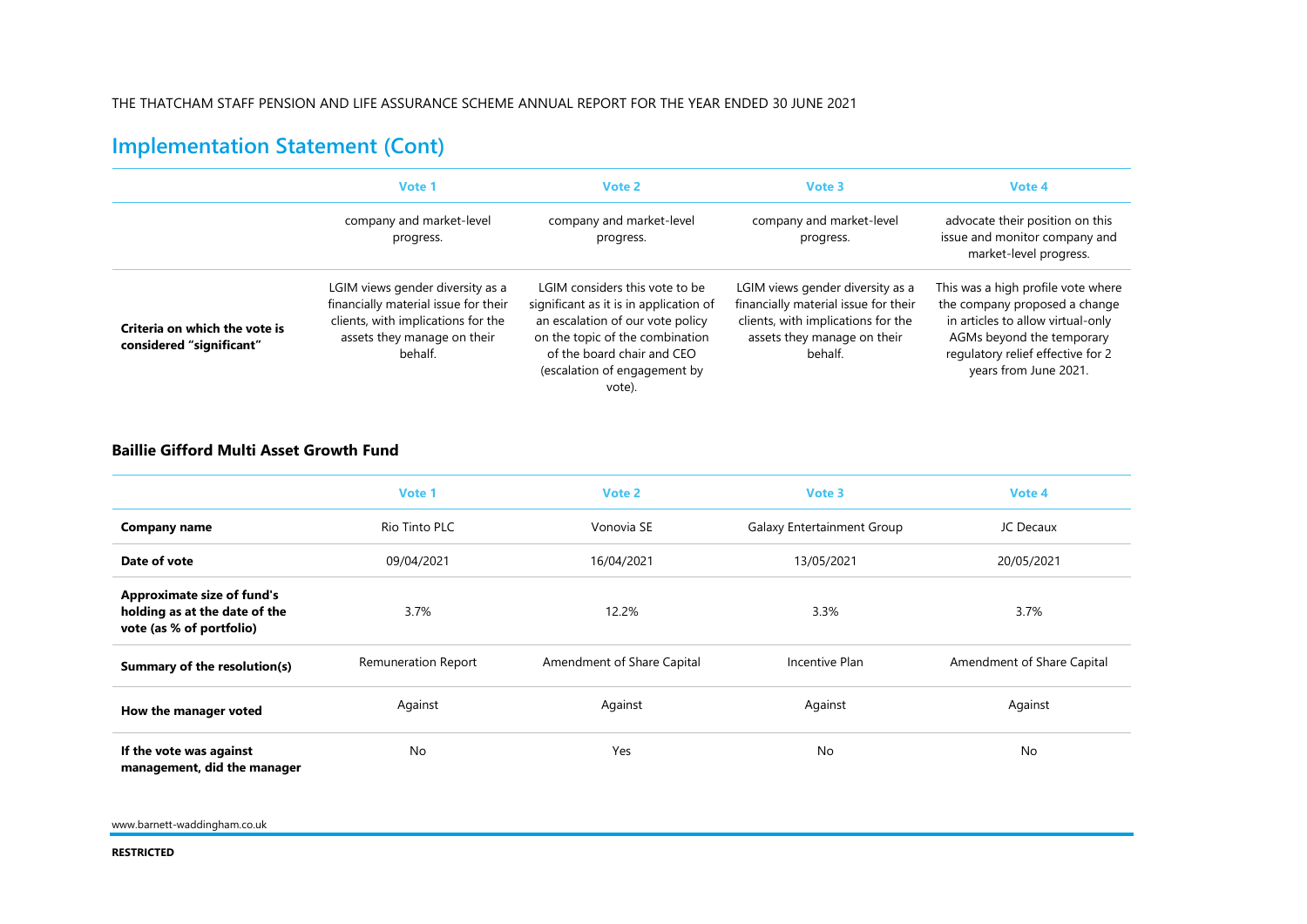#### THE THATCHAM STAFF PENSION AND LIFE ASSURANCE SCHEME ANNUAL REPORT FOR THE YEAR ENDED 30 JUNE 2021

# **Implementation Statement (Cont)**

|                                                               | Vote 1                                                                                                                                                                                                                                                                                                                                                                                                                                                     | Vote 2                                                                                                                                                                                                                                                                                                                                                                                                                                                                                                   | Vote 3                                                                                                                                                                                                                                                                                                                                                         | Vote 4                                                                                                                                                                                                                                                                                                                                                                                                |
|---------------------------------------------------------------|------------------------------------------------------------------------------------------------------------------------------------------------------------------------------------------------------------------------------------------------------------------------------------------------------------------------------------------------------------------------------------------------------------------------------------------------------------|----------------------------------------------------------------------------------------------------------------------------------------------------------------------------------------------------------------------------------------------------------------------------------------------------------------------------------------------------------------------------------------------------------------------------------------------------------------------------------------------------------|----------------------------------------------------------------------------------------------------------------------------------------------------------------------------------------------------------------------------------------------------------------------------------------------------------------------------------------------------------------|-------------------------------------------------------------------------------------------------------------------------------------------------------------------------------------------------------------------------------------------------------------------------------------------------------------------------------------------------------------------------------------------------------|
| communicate their intent to the<br>company ahead of the vote? |                                                                                                                                                                                                                                                                                                                                                                                                                                                            |                                                                                                                                                                                                                                                                                                                                                                                                                                                                                                          |                                                                                                                                                                                                                                                                                                                                                                |                                                                                                                                                                                                                                                                                                                                                                                                       |
| <b>Rationale for the voting</b><br>decision                   | Baillie Gifford opposed the<br>remuneration report as they did<br>not<br>agree with the decisions taken by<br>the Remuneration Committee in<br>the last year regarding executive<br>severance payments and the<br>vesting of long-term incentive<br>awards.                                                                                                                                                                                                | Baillie Gifford opposed two<br>resolutions which sought<br>authority to issue equity because<br>the potential dilution levels are<br>not in the interest of<br>shareholders.                                                                                                                                                                                                                                                                                                                             | Baillie Gifford opposed the Share<br>Option Scheme due to poor<br>disclosure, and the potential<br>conflict of having the<br>plan administrators eligible to<br>participate in the plan. In addition<br>they felt the level of dilution was<br>not in the interests of<br>shareholders.                                                                        | Baillie Gifford opposed the<br>resolution which sought authority<br>to issue equity because the<br>potential dilution levels were not<br>in the interest of stakeholders.                                                                                                                                                                                                                             |
| <b>Outcome of the vote</b>                                    | Pass                                                                                                                                                                                                                                                                                                                                                                                                                                                       | Pass                                                                                                                                                                                                                                                                                                                                                                                                                                                                                                     | Pass                                                                                                                                                                                                                                                                                                                                                           | Pass                                                                                                                                                                                                                                                                                                                                                                                                  |
| Implications of the outcome                                   | Following the submission of their<br>votes, Baillie Gifford engaged<br>with the company to<br>communicate their<br>concerns. Whilst they did not<br>support the backwards looking<br>remuneration report, they took<br>the decision to support the<br>forward looking remuneration<br>policy. They continue to be<br>focused on having good open<br>communication with the<br>leadership team which they<br>believe is valuable as long-term<br>investors. | In advance of AGM, Baillie Gifford<br>contacted the company to see if<br>they could provide assurance that<br>they would not issue shares<br>below Net Tangible Asset (NTA).<br>The company were not able to<br>provide that assurance and<br>therefore Baillie Gifford did not<br>feel it was in their clients' interest<br>to support the equity issuance<br>resolutions. They encourage the<br>company to provide this<br>additional assurance so they<br>could consider supporting in the<br>future. | Baillie Gifford's principle concern<br>was with the poor disclosure of<br>how performance is calculated<br>and awards granted under the<br>Share Option Scheme. The<br>resolution received a significant<br>dissent with a 22% opposition.<br>Following the AGM, Baillie<br>Gifford contacted the company to<br>encourage improved disclosure in<br>this area. | The company requested an<br>authority to issue up to 71% of<br>issued share capital with or<br>without pre-emption rights. This<br>is much larger than authorities<br>usually seen in Europe and could<br>be dilutive to shareholders. Baillie<br>Gifford will look to engage with<br>the company to communicate<br>their concerns and seek to obtain<br>proposals they can support in the<br>future. |
| Criteria on which the vote is<br>considered "significant"     | This resolution is significant<br>because Baillie Gifford opposed<br>remuneration.                                                                                                                                                                                                                                                                                                                                                                         | This resolution is significant<br>because it received greater than<br>20% opposition.                                                                                                                                                                                                                                                                                                                                                                                                                    | This resolution is significant<br>because it received greater than<br>20% opposition.                                                                                                                                                                                                                                                                          | This resolution is significant<br>because it received greater than<br>20% opposition.                                                                                                                                                                                                                                                                                                                 |